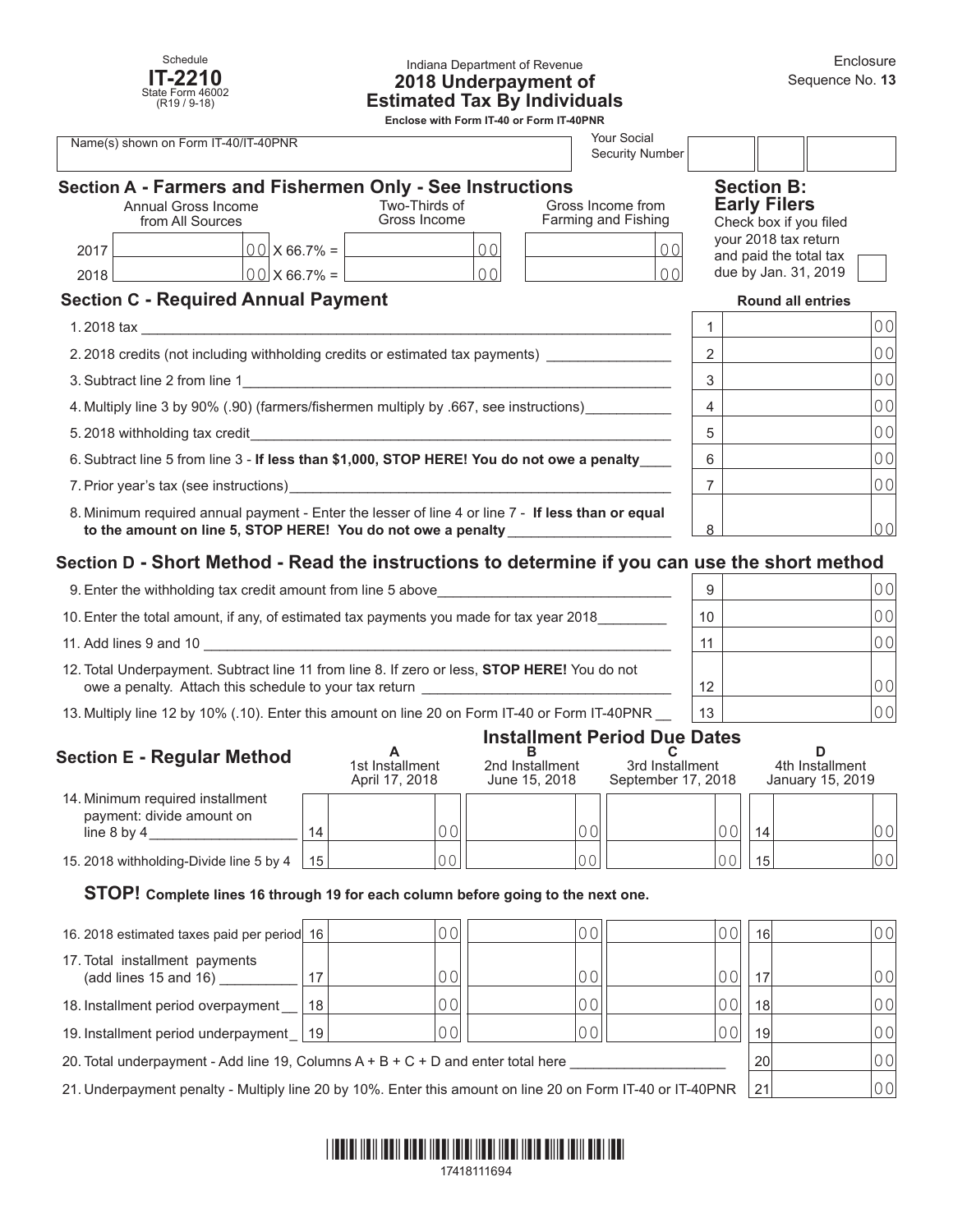# Indiana Department of Revenue **Underpayment of Estimated Tax by Individuals**

**WHAT** is the purpose of Schedule IT-2210? This schedule is used for one of **two** reasons:

- 1. To help you figure any penalty you owe for not paying enough tax throughout the year, **or**
- 2. To show you paid enough tax throughout the year to be exempt from the penalty.

**WHY** is a penalty charged? The Indiana income tax system is a "pay as you go" system. Many taxpayers have enough taxes withheld from their income throughout the year to cover their year-end total tax due. However, if you don't have taxes withheld from your income, or if you don't have *enough* tax withheld from your income, you may owe a penalty for underpaying estimated tax.

**WHO** should use Schedule IT-2210? You should complete this schedule if :

- The amount you owe for tax year 2018, after credits, is \$1,000 or more. The amount you owe is from IT-40 and IT-40PNR, line 15 minus line 14, **or**
- • You underpaid the minimum amount due for one or more of the installment periods.

**HOW** much is the penalty? The penalty is 10% of the underpayment for each underpaid installment period. That is why Section E of this schedule is set up by periods, and should be filled out one column at a time.

**WHAT DO I NEED** to complete this form? You'll need a copy of:

- • Your completed 2018 IT-40 or IT-40PNR,
- • Your 2017 IT-40 or IT-40PNR, **and**
- • Records of actual estimated tax payments you made for 2018.

**WHAT ELSE** do I need to know about this schedule?

- If you are a farmer or fisherman, you should review Section A below and *Section D - Short Method* instructions on page 2.
- All taxpayers need to know about the short method of figuring the penalty in Section D.
- If you received seasonal income (i.e. you had fireworks sales, you worked during a Christmas season, etc.) that is not evenly received throughout the year, you might want to complete Schedule IT-2210A, Annualized Income Schedule. Annualization could possibly reduce your required installment tax payments. You may download Schedule IT-2210A from the f[ollowing web address:](http://www.in.gov/dor/5333.htm)  **www.in.gov/dor/6281.htm.**

## **Section A – Farmers and Fishermen**

If at least two-thirds of your gross income for 2017 or 2018 was from farming or fishing, you have only one payment due date for 2018 estimated tax - Jan. 15, 2019.

To meet an exception to the underpayment penalty for 2018, you may use Option 1 or Option 2:

**Option 1 –** Pay all your estimated tax by Jan. 15, 2019, and file your Form IT-40 by April 15, 2019, **OR**

**Option 2 –** File your Form IT-40 by March 1, 2019, and pay all the tax due. You are not required to make an estimated tax payment if you choose this second option. If you pay all the tax due, you will not be penalized for failure to pay estimated tax.

\*24100000000\* 24100000000

# **Section B – Early Filers**

If you file your individual income tax return and pay the tax due by Jan. 31, 2019, you will not be required to make a fourth installment estimated tax payment. For additional information see the instructions for line 16.

## **Section C – Required Annual Payments**

Section C will determine if you should have paid estimated taxes during the year and the minimum amount required.

**Line 1 – 2018 Tax:** Add together the state adjusted gross income tax and county income tax from lines 8 and 9 of either Form IT-40 or Form IT-40PNR, any recapture of the CollegeChoice 529 credit from line 3 of Indiana's Schedule 4 or Schedule E, plus any nonresident professional team member's county tax from Schedule E, line 4. Enter the total here.

**Line 2 – 2018 Credits:** Add together any credits from lines 4 through 8 of Indiana's Schedule 5 or Schedule F, plus any offset credits from line 8 of Indiana's Schedule 6 or Schedule G. Enter the total here.

**Line 4 –** To determine 90 percent of your total expected tax, multiply line 3 by 90 percent (.90).

**Note.** If at least 2/3 of your gross income is from farming or fishing, multiply line 3 by 66 2/3 percent (.667).

**Line 5 – 2018 Withholding:** Add together any state and county withholding amounts from lines 1 and 2 of Indiana's Schedule 5 or Schedule F. Enter the total here.

**Line 6 –** Subtract line 5 from line 3. If this amount is less than \$1,000, you **do not** owe a penalty. **Stop** here and **attach a copy of this schedule** to your individual income tax return.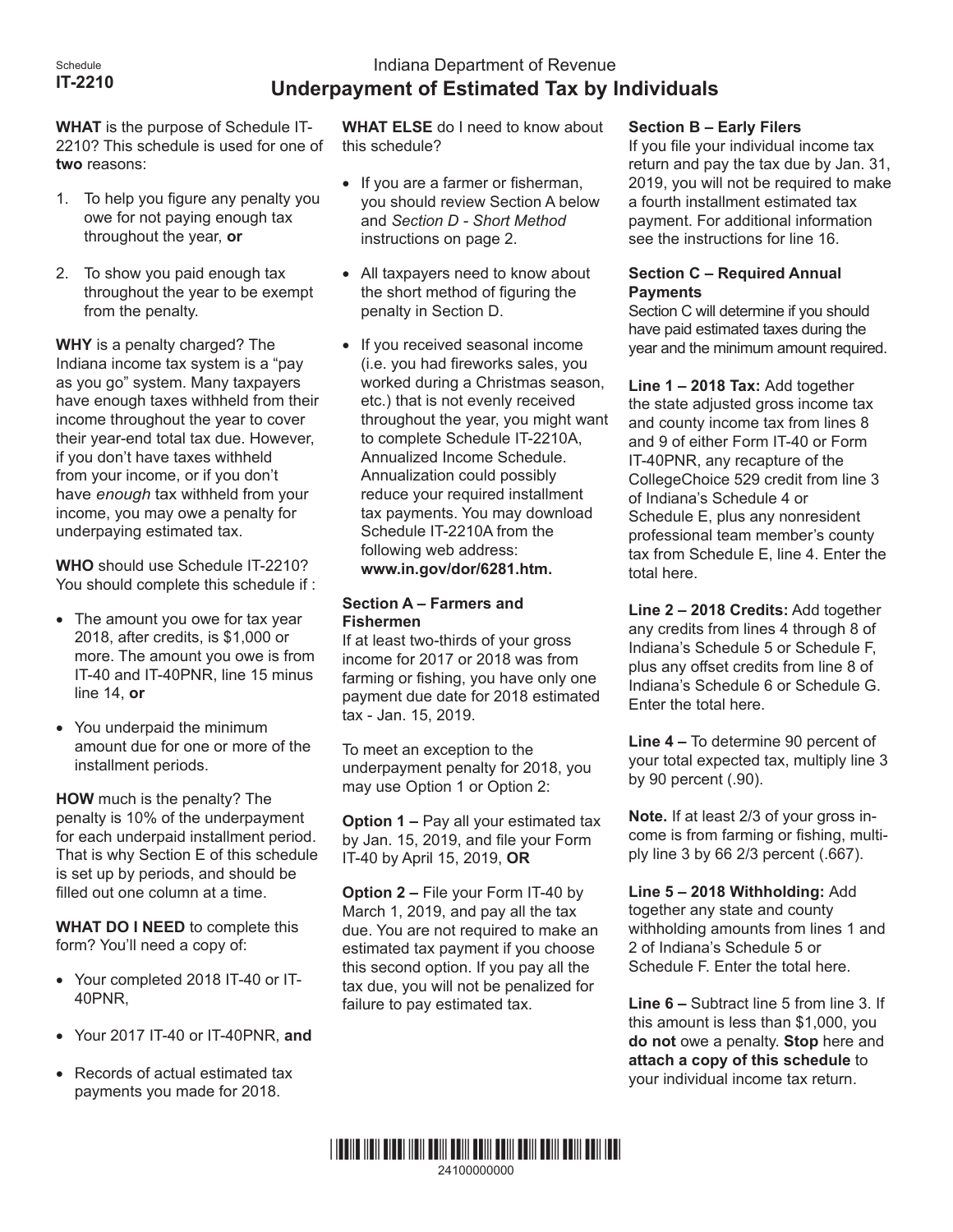## **Line 7 – Prior Year's Tax**

**Exception:** See if you are eligible for any of the following exceptions.

- If you filed a  $2017$  IT-40, add the tax from lines 8 and 9; subtract the total of the credits on line 13 plus any amounts on Schedule 5, lines 4 through 8. Enter the result here. **Note.** See **CAUTION** box below.
- If you filed a 2017 IT-40PNR as a **full-year nonresident**, add the tax from lines 8 and 9; subtract the total of the credits on line 13 plus any amounts on Schedule F, lines 4 through 8. Enter the result here. **Note.** See **CAUTION** box below.
- If you filed a 2017 IT-40PNR as a **part-year resident** of Indiana, you must figure the tax for that year on an annualized basis. See the instruction and *Example for when 2017 IT-40PNR was filed as a part-year resident* in the right-hand column.

**Line 8 – Minimum required annual payment:** Enter the lesser of line 4 or line 7. If the line 7 entry is N/A, enter the amount from line 4 on this line. Continue to Section D or Section E, whichever applies.

# **Section D – Short Method**

You can use the short method **only if:**

- You made no estimated tax payments, **or**
- You paid estimated tax in four equal amounts by the due dates, **or**
- At least two-thirds of your gross income from 2017 or 2018 was from farming or fishing and an estimated tax payment (if any) was made by Jan. 15, 2019.

You **can't** use the short method if either of the following applies:

• You made any estimated tax payments late, **or**

*Example for when 2017 IT-40PNR was filed as a part-year resident:* If you filed a 2017 IT-40PNR as a part-year resident of Indiana, you must figure the tax for that year on an annualized basis. You can accomplish this by multiplying the IT-40PNR line 1 income by 12 and dividing the result by the number of months you were an Indiana resident. Then figure the state tax and county tax, if applicable, by 1) subtracting your 2018 exemptions from the result and 2) multiplying that total by the combined state and applicable county tax rate(s) from your 2018 Indiana individual income tax return. See the example below. **Note.** See **CAUTION** box below.

#### *Example*

- Jane moved to Indiana on Sept. 15, 2017, so she was a resident for 3.5 months.
- Her 2017 IT-40PNR line 1 income is \$10,000.
- Her 2018 total exemptions are \$3,500.
- The 2018 adjusted gross income tax rate is 3.23% (.0323). Her 2018 county tax rate is .0107 (for a 4.3% [.043] combined state and county tax rate.)

Use Steps 1 - 4 below to figure her prior year's tax exception for line 7 of the IT-2210.

| <b>Step 1</b> $$ 10,000$<br>12<br>X. | 2017 Indiana income<br>months                                              |
|--------------------------------------|----------------------------------------------------------------------------|
| \$120,000                            | annualized income                                                          |
| <b>Step 2</b> $$120,000$             | annualized income                                                          |
| 3.5                                  | months of 2017 residency                                                   |
| 34,286                               |                                                                            |
| <b>Step 3</b> $$34,286$              |                                                                            |
| 3,500                                | 2018 exemptions                                                            |
| 30,786                               |                                                                            |
| Step 4 \$ 30,786                     |                                                                            |
| 4.3%<br>x                            | 2018 combined state and county tax rate                                    |
| \$<br>$1,324*$                       |                                                                            |
|                                      | * The \$1,324 Step 4 amount should be entered as an exception on line 7 of |

**CAUTION.** If your 2017 state taxable income (line 7 of Form IT-40 or Form IT-40PNR) is more than \$150,000 (\$75,000 if your 2018 filing status is married filing separately), you must enter **110%** of last year's tax (instead of 100%) on line 7.

**Example.** Chris and Kate's 2017 state taxable income from line 7 of Form IT-40 is \$158,000. They must take the following steps to arrive at the exception amount for line 7:

- a) 2017 IT-40 total income tax (line 8 plus line 9)...........................\$ 6,952
- b) 2017 IT-40 credits (line 13 plus Schedule 5, lines 4 through 8)  $-1,952$
- c) Subtotal ......................................................................................\$ 5,000
- d) Exception to the penalty percentage..........................................x 110%
- e) Amount for line 7 of Schedule IT-2210 .......................................\$ 5,500

**Note.** If Chris and Kate's 2017 state taxable income is less than \$150,000, they would enter \$5,000 instead of \$5,500 on line 7.

Jane's Schedule IT-2210.